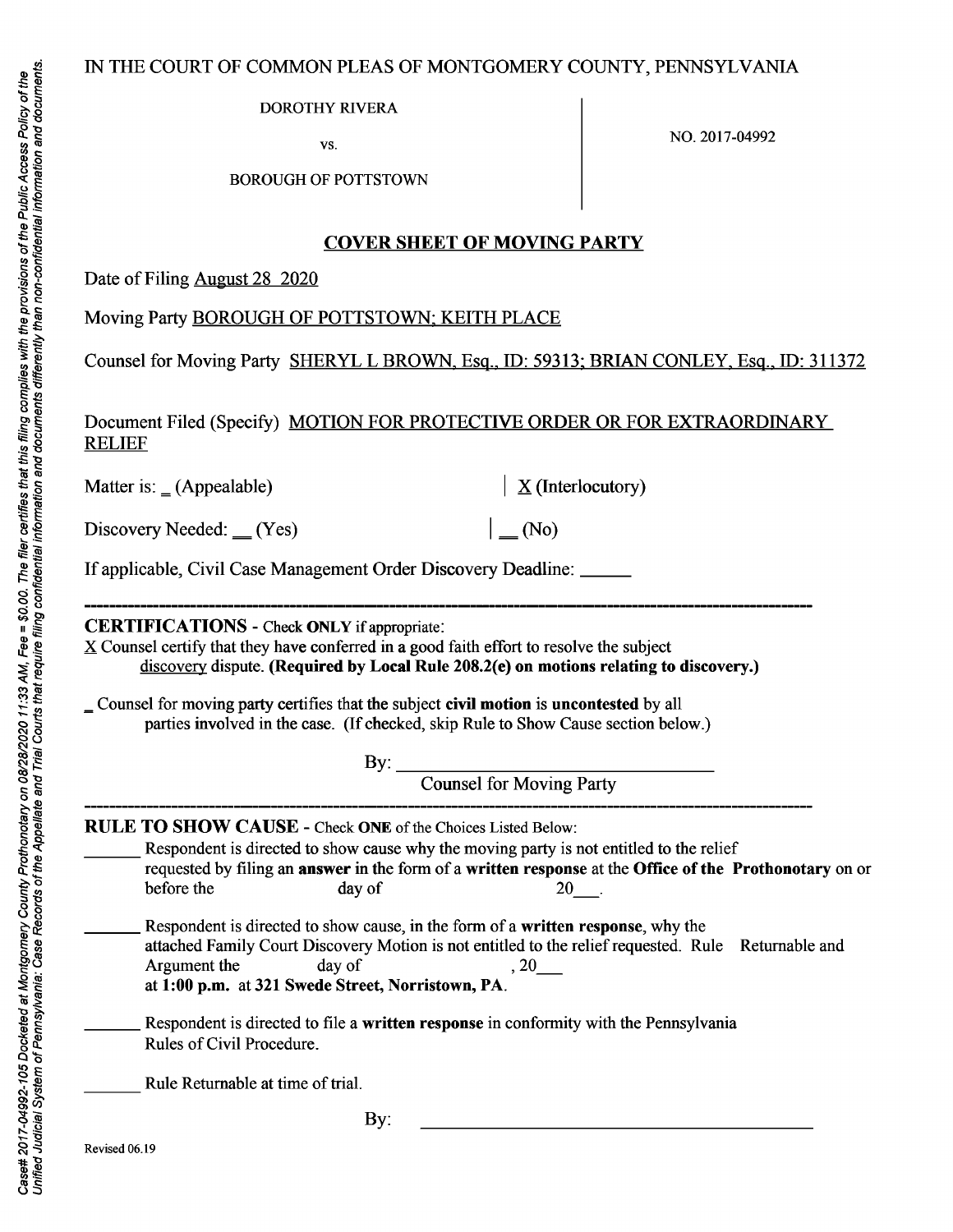Case# 2017-04992-105 Docketed at Montgomery County Prothonotary on 08/28/2020 11 :33 AM, Fee = \$0. 00. The filer certifies that this filing complies with the provisions of the Public Access Policy of the Unified Judicial System of Pennsylvania: Case Records of the Appellate and Trial Courts that require filing confidential information and documents differently than non-confidential information and documents.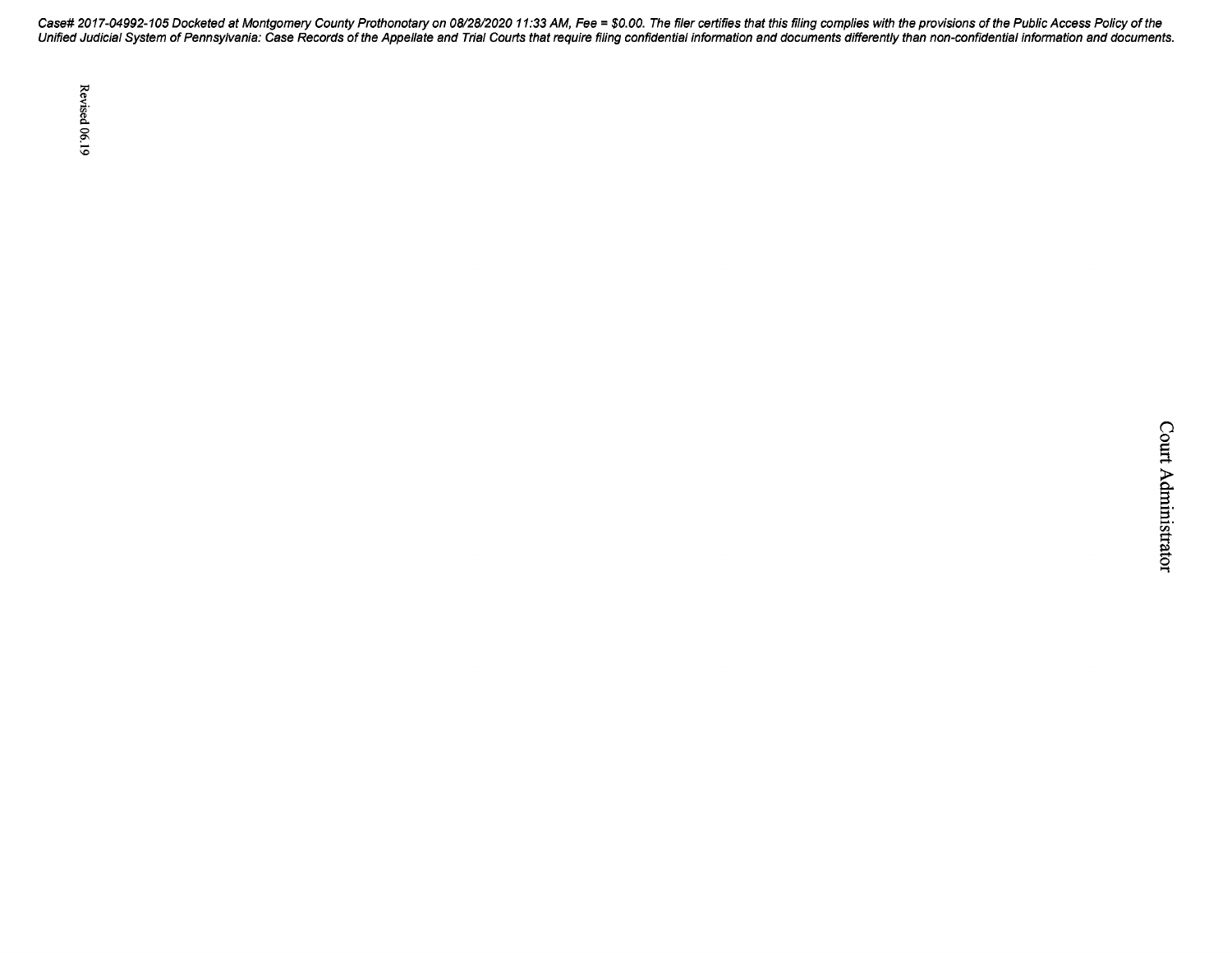| DOROTHY RIVERA, et al.       |                                                                        |
|------------------------------|------------------------------------------------------------------------|
| Plaintiffs,                  | IN THE COURT OF COMMON PLEAS<br>٠<br>: MONTGOMERY COUNTY, PENNSYLVANIA |
| $\mathbf{V}$ .               | No. 2017-04992<br>٠<br>٠                                               |
| BOROUGH OF POTTSTOWN, et al. |                                                                        |
| Defendants.                  |                                                                        |

#### **ORDER**

**AND NOW,** this \_\_\_ day of \_\_\_\_\_\_\_\_\_ \_., 2020, upon consideration of the Motion for a Protective Order and Extraordinary Relief of Defendants, Borough of Pottstown and Keith A. Place, and any response thereto, it is hereby **ORDERED** and **DECREED**  that said Motion is **GRANTED.** 

It is further **ORDERED** that:

- a) Defendants shall produce a random selection of (100) inspection reports of Pottstown rental properties, including all properties owned by Plaintiffs Camburn and O'Connor;
- b) The parties shall meet and confer to agree upon the random selection, which may be determined geographically;
- c) The Plaintiffs shall remit payment to Defendants in the amount of .40/page for the records produced;
- d) The Plaintiffs shall remit payment to Defendants for any overtime costs incurred by the Defendants in producing discovery responses;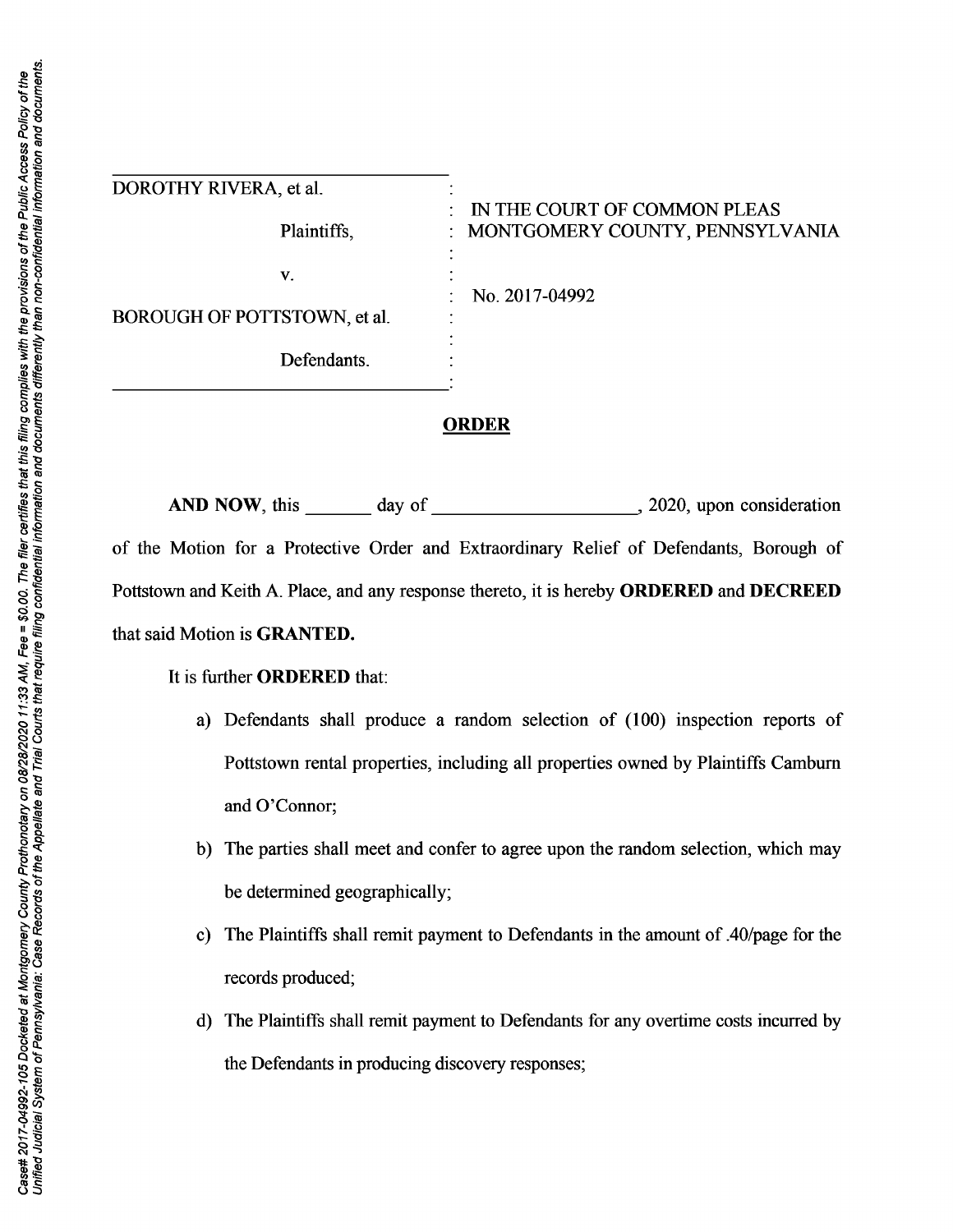Unified Judicial System of Pennsylvania: Case Records of the Appellate and Trial Courts that require filing confidential information and documents differently than non-confidential information and documents. Case# 2017-04992-105 Docketed at Montgomery County Prothonotary on 08/28/2020 11:33 AM, Fee = \$0.00. The filer centifies that this filing complies with the provisions of the Public Access Policy of the

- e) The Plaintiffs are not entitled to discovery of formal or informal police call information referenced in the Better Landlord, LLC Municipal Services Study; and
- f) Police reports shall be limited to only those resulting from rental inspections.

It is further **ORDERED** that the deadline for Defendants to produce documents responsive to Plaintiffs' discovery requests, as set forth in this Courts June 23, 2020 Order, shall be extended to sixty (60) days from the date of this Order.

# BY THE COURT:

Haaz, J.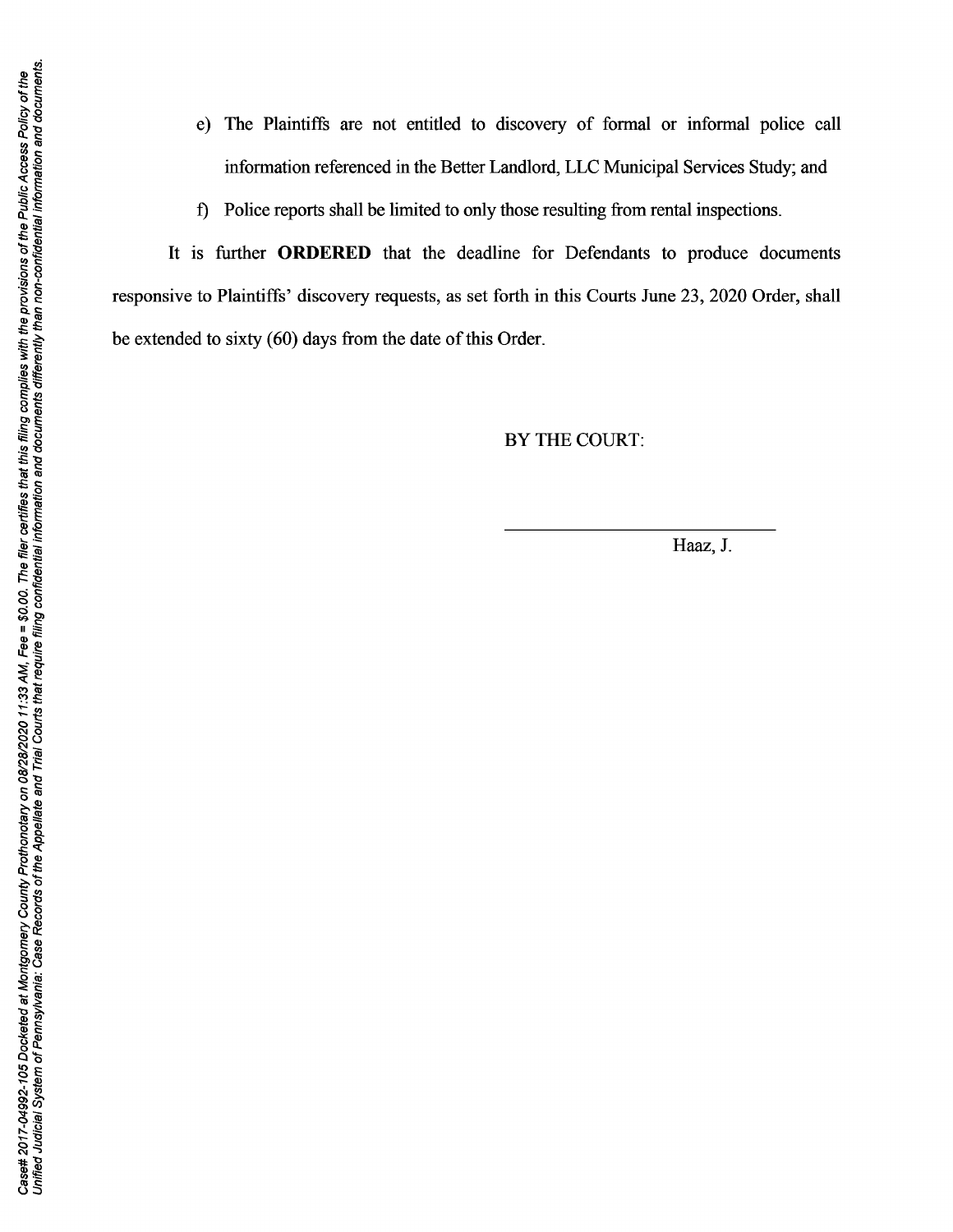| <b>SIANA LAW</b><br>Sheryl L. Brown, I.D. # 59313<br>$\mathbf{By:}$<br>Brian C. Conley, I.D. #311372<br>941 Pottstown Pike, Suite 200<br>Chester Springs, PA 19425<br>610-321-5500 | <b>ATTORNEYS FOR DEFENDANTS</b><br><b>BOROUGH OF POTTSTOWN</b><br><b>AND KEITH A. PLACE</b> |
|------------------------------------------------------------------------------------------------------------------------------------------------------------------------------------|---------------------------------------------------------------------------------------------|
| DOROTHY RIVERA, et al.                                                                                                                                                             | $\therefore$ IN THE COURT OF COMMON PLEAS                                                   |
| Plaintiffs,                                                                                                                                                                        | MONTGOMERY COUNTY, PENNSYLVANIA                                                             |
| V.                                                                                                                                                                                 |                                                                                             |
| BOROUGH OF POTTSTOWN, et al.:                                                                                                                                                      | No. 2017-04992                                                                              |
| Defendants.                                                                                                                                                                        |                                                                                             |

### **DEFENDANTS, BOROUGH OF POTTSTOWN AND KEITH A. PLACE'S MOTION FOR A PROTECTIVE ORDER OR FOR EXTRAORDINARY RELIEF**

Defendants, Borough of Pottstown and Keith A. Place ("Pottstown Defendants"), by and through their attorneys, Siana Law, hereby move for a Protective Order pursuant to Rule 4012 of the Pennsylvania Rules of Civil Procedure or for extraordinary relief and, in support thereof, aver the following:

### I. **PROCEDURAL AND FACTUAL HISTORY**

1. On March 13, 2017, Plaintiffs, Dorothy Rivera, Eddy Omar Rivera, and Steven Camburn, filed a Declaratory Judgment action in the Court of Common Pleas for Montgomery County seeking a determination that the Borough's rental-inspection ordinance (Chapter 11, Housing, § 201 *et seq.*) is unconstitutional pursuant to Article I, Section 8 of the Pennsylvania Constitution. (Doc. #0, Complaint).

2. Plaintiffs served two sets of Interrogatories and Request for Production of Documents upon the Pottstown Defendants on July 31, 2017 and March 5, 2019.

3. The Pottstown Defendants served Objections and Responses to Plaintiffs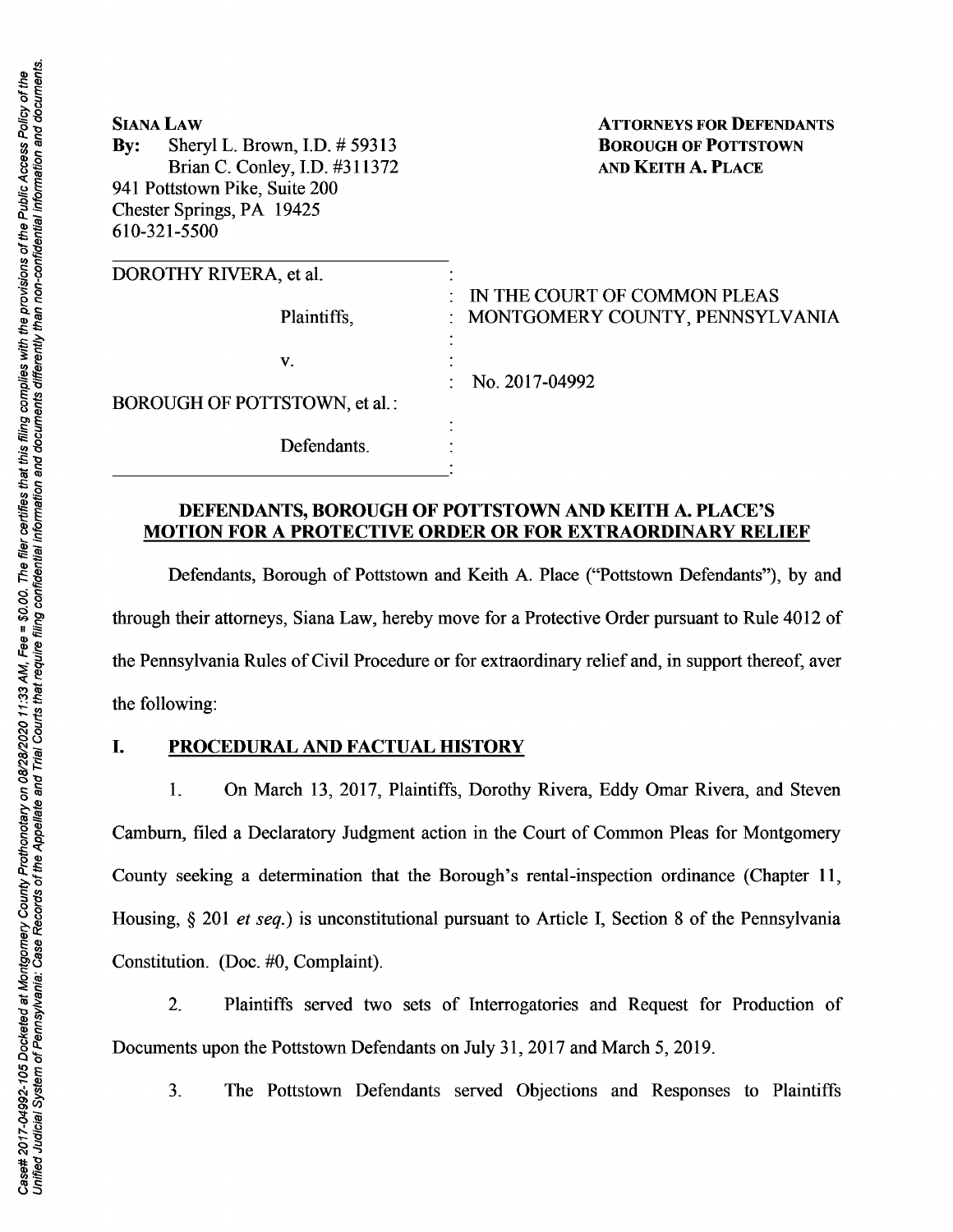Interrogatories and Requests for Production of Documents on August 28, 2017, Amended Objections and Responses on February 20, 2018 and Second Amended Responses on May 4, 2018.

4. On April 4, 2019, Pottstown Defendants served Objections and Responses to Plaintiffs' Second Set of Interrogatories and Request for Production of Documents.

5. The Pottstown Defendants filed a Motion for Judgment on the Pleadings on June 21, 2018, which was granted (Doc. # 77).

6. Plaintiffs filed a Notice of Appeal (Doc. # 86) and this Court reversed itself, requesting that the Commonwealth Court relinquish jurisdiction (Doc. #91 ).

7. The Commonwealth Court entered an Order that vacated and remanded the discovery Orders "so that the trial court may reconsider these discovery motions on remand, to the extent necessary, in light of"the Commonwealth Court's Opinion." *See* the Commonwealth Court Opinion ("Cmwlth. Ct. Op."), which is attached hereto as Exhibit "A".

8. On June 23, 2020, upon remand, this Court entered an Order granting Plaintiffs' First, Second and Third Motions to Compel, but denied Plaintiffs' Motion for Sanctions (Doc. # 103).

#### **II.** LEGAL ARGUMENT

9. Following the Court's Order, Defendants began preparing the responsive documents to be produced per the Order. (Doc.# 103).

10. In order to produce the requested documents, the Borough will have to review over 5,200 property files to obtain all inspection reports for all rental properties.

**11.** This would include the complete rental inspection records for each inspection of every Borough of Pottstown rental property since the Borough's Rental Inspection Ordinance took effect in 2015. *(See* Defendants' Responses to Plaintiffs' First, Second and Third Motions to Compel,

2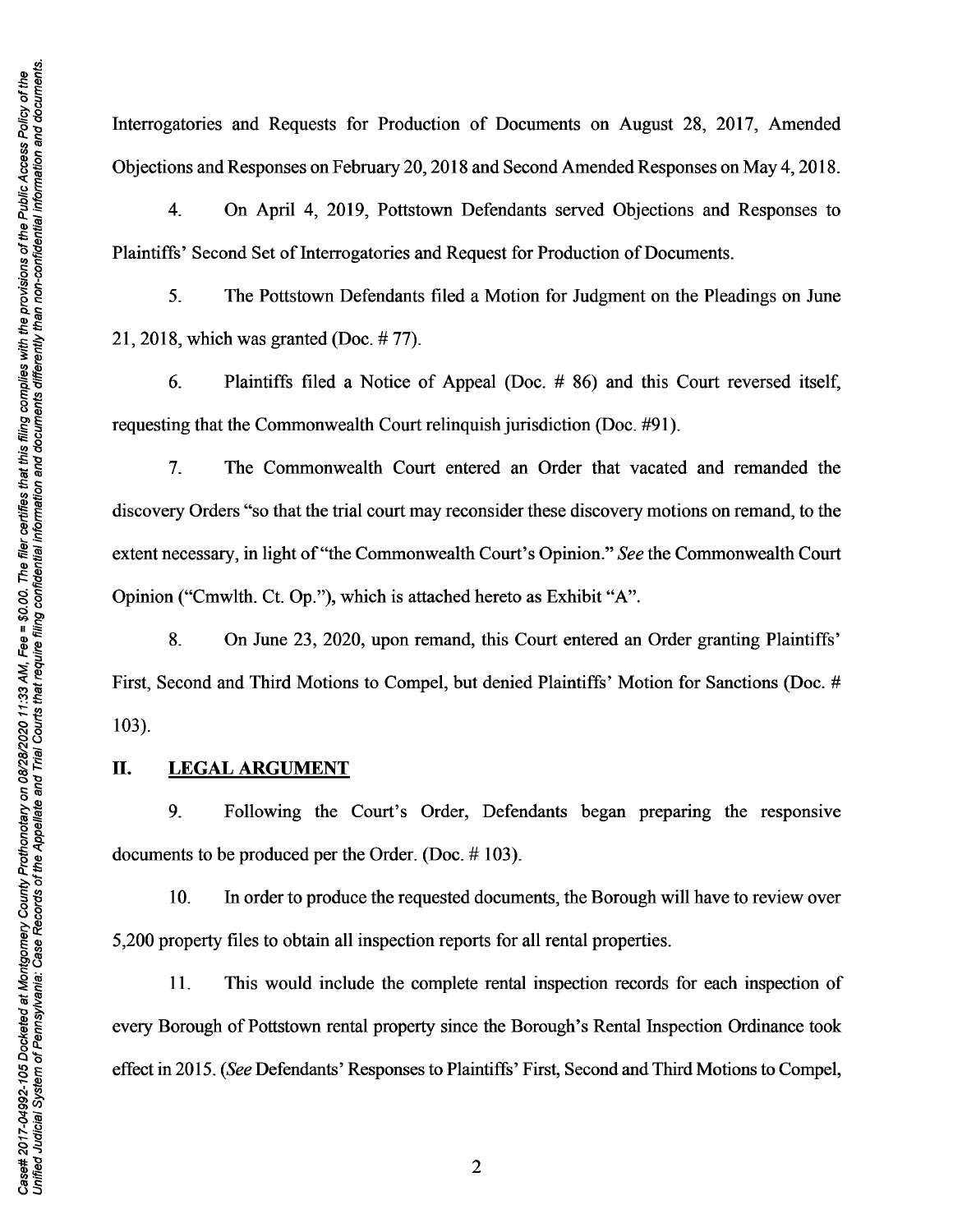Unified Judicial System of Pennsylvania: Case Records of the Appellate and Trial Courts that require filing confidential information and documents differently than non-confidential information and documents Case# 2017-04992-105 Docketed at Montgomery County Prothonotary on 08/28/2020 11:33 AM, Fee = \$0.00. The filer certifies that this filing complies with the provisions of the Public Access Policy of the

Doc. #s 38, 62 and 99).

12. In accordance with Defendants' prior objections to this requested discovery, Judge Weilheimer ordered that discovery related to non-parties was not relevant, on grounds that Plaintiffs' "lacked standing to pursue an 'as applied' constitutional challenge regarding landlords, tenants and citizens who are not parties to this case." *(See* the April 4, 2018 Order regarding Plaintiffs' First Motion to Compel, Doc. #41).

13. The April 4, 2018 Order guided the scope of discovery throughout this litigation until this Court's June 23, 2020 Order. (Doc.# 103).

14. Following this Court's June 23, 2020 Order, the parties agreed to extend the deadline to response to Plaintiffs' discovery requests until August 23, 2020.

15. Upon performing due diligence respective to the request, Pottstown advised that over five-thousand two-hundred (5,200) rental units were subject to inspection, resulting in thirty to forty thousand  $(30,000 - 40,000)$  pages of documents.

16. All of the responsive documents must be hand-searched and copied.

17. The documents would then be subject to a second review for redaction.

18. The Borough has limited, and budgeted resources and production of the requested documents will require significant overtime, copying expenses, and additional time and expense for the redaction of private information in the tens of thousands of pages of documents.

19. The time, expense and resources required to produce the requested documents will result in a substantial monetary, budgetary and staffing hardship for Pottstown, especially during the instant pandemic.

20. On August 6, 2020, via correspondence to Plaintiffs' counsel, Defendants sought Plaintiffs' concurrence in modifying the scope, timing and expense of discovery in light of the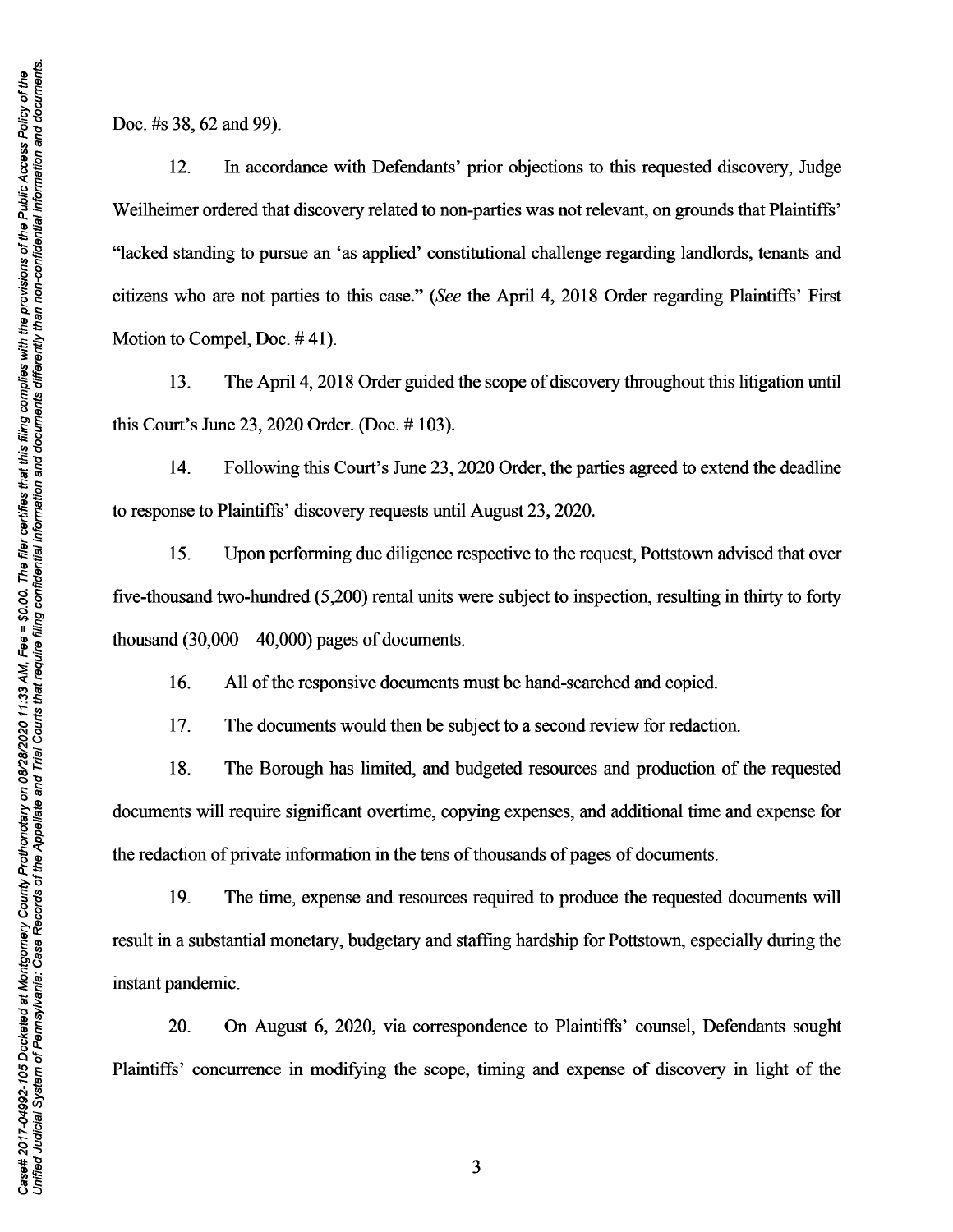aforementioned burdens.

21. Specifically, Defendants proposed, *inter alia,* limiting the scope of discovery to a random selection of rental properties and cost-sharing for production and overtime costs.

22. Plaintiffs' did not concur, necessitating the instant Motion.

23. Accordingly, Defendants request a protective order, limiting the scope of discovery, extending the timeframe to produce responsive documents, and establishing a cost-sharing provision.

- 24. Specifically, Defendants request the following:
	- a. Production of a random selection of rental inspection reports, to include all properties owned by Plaintiffs Camburn and O'Connor;
	- b. The random selection will be determined by the parties geographically and by number;
	- c. Plaintiffs agree to remit payment to Defendants in the amount of .40/page (in accordance with Pennsylvania law regarding the production of medical records);
	- d. Plaintiffs remit payment for overtime costs incurred by the Borough in having to retrieve and copy the requested records;
	- e. Discoverable police reports be limited to only those resulting from rental inspections (as requested by Plaintiffs in their formal requests for production);
	- f. Plaintiffs waive and formal or informal requests for police call information referenced in the Better Landlord, LLC Municipal Services Study; and
	- g. The timeframe for responses to be produced is extended for a period of sixty ( 60) days from the date this Court enters an Order on the instant Motion, which time period may be reconsidered and extended upon agreement of the parties, or motion to this Court, in consideration of the substantial scope and burden of production